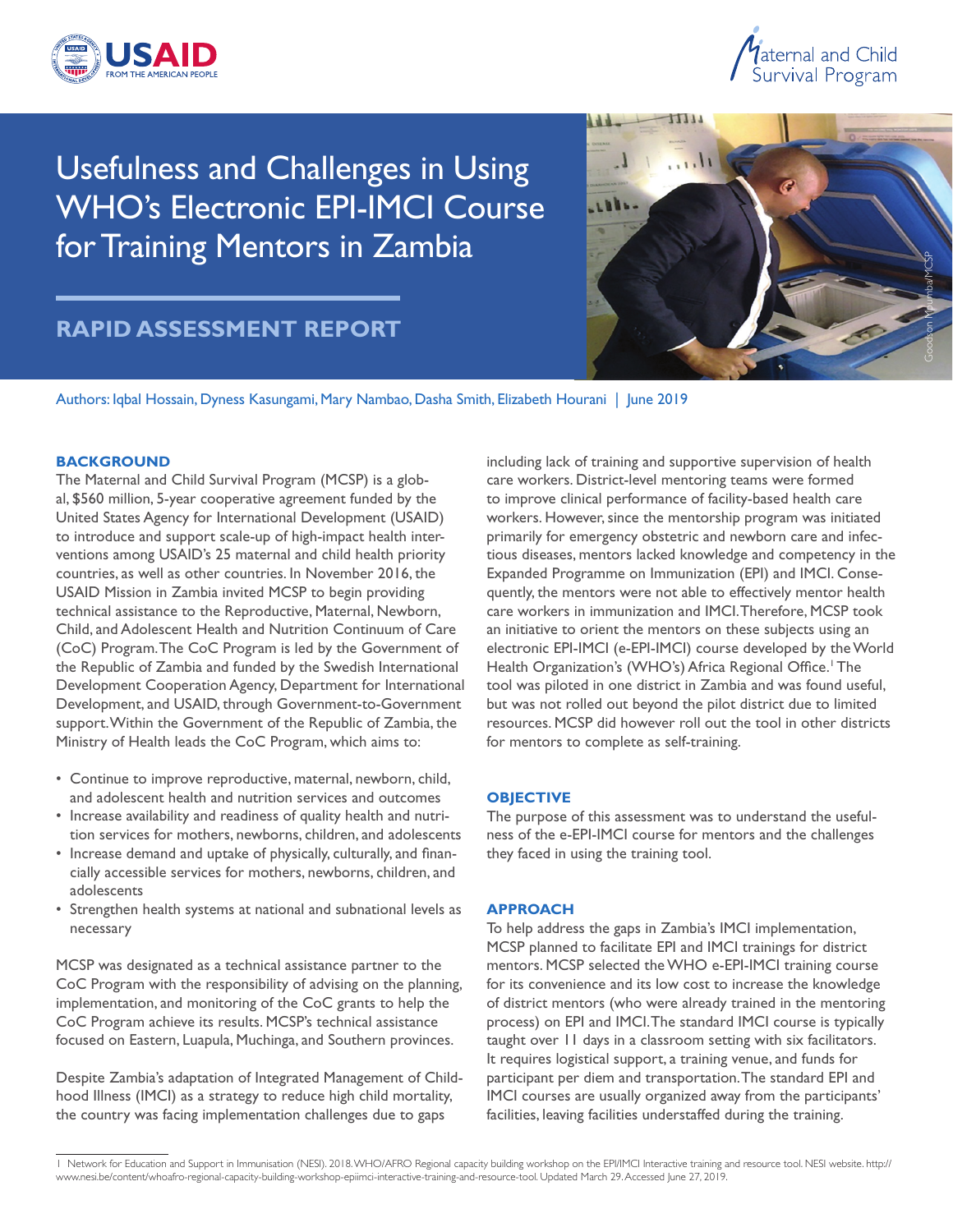The e-EPI-IMCI training course is a fexible self-learning tool.The contents of the course were drawn from existing WHO training materials, such as the Immunization in Practice guide<sup>2</sup> and IMCI computerized adaptation and training tool.3 The primary target audience of this training resource is district supervisors and facility managers.

In Zambia, EPI and IMCI are integrated and managed by the same service providers in most facilities, thus, an integrated, electronic EPI-IMCI training tool seemed most appropriate. Mentors are district trainers drawn from the District Health Office, district hospital, and sometimes from other larger health facilities.

MCSP Child Health and Immunization technical officers installed the e-EPI-IMCI course on the District Health Office computer (districts have at least one desktop computer for multipurpose use) in every district in the four MCSP-supported provinces.The mentors were then informed and encouraged to take the course when they were available and when it was convenient.The course contents are broken down into different sections. Before and after each section, participants were asked a set of questions that they were required to answer correctly before advancing to the next section. However, the course did not include a posttest to assess the overall knowledge participants gained across all content areas.The course includes 17 sections and typically requires half a day to complete; however, the pace can depend on individual computer skills, reading comprehension, and previous knowledge of the course content.The course is designed to be flexible, allowing participants to complete it in one or more sittings.After successfully completing the course, each participant received a printed certifcate of completion. In total, 35 mentors completed the EPI-IMCI course in 42 districts in Eastern, Luapula, Muchinga, and Southern provinces.

In December 2018, MCSP conducted a rapid assessment to evaluate the usefulness and challenges experienced by participants using the e-EPI-IMCI course and to improve use in the future. The list of trained mentors was available at the district level. From the list of trained mentors, 40 mentors (10 in each province) were convenience sampled (based on availability of email address) for a survey.The selected mentors were requested by email to complete the 10-question survey using Google Forms. The survey was determined non-human subjects research by the Jhpiego institutional review board.

This report provides an overview of the responses from the trained mentors, including usefulness of the e-EPI-IMCI training tool, challenges they faced when using the tool, and their recommendations to improve future use of the e-EPI-IMCI course.

## Figure 1. Percentage of mentors needing, taking, and completing EPI-IMCI training



## Figure 2. Impressions of mentors on the e-EPI-IMCI course

| Convenient for<br>participants   | • The course can be taken at a<br>convenient time and completed<br>at own pace<br>• User-friendly<br>• No cost required                                                                   |
|----------------------------------|-------------------------------------------------------------------------------------------------------------------------------------------------------------------------------------------|
| Easy to<br>understand<br>content | • Designed with simple and basic<br>concepts of EPI and IMCI for<br>easy understanding<br>• Used a lesson format that is easy<br>to follow<br>• Lessons taught before asking<br>questions |
| Knowledge<br>gained              | • Gained knowledge and skills in<br><b>IMCI</b> and FPI<br>• Helped in self-assessment<br>• Helpful in offering mentorship in<br>IMCI and EPI                                             |

2 World Health Organization (WHO). 2015. Immunization in Practice: A Practical Guide for Health Staff; 2015 Update. Geneva, Switzerland:WHO.

[https://apps.who.int/iris/bitstream/handle/10665/193412/9789241549097\\_eng.pdf;jsessionid=086AA51FCBFF97CEB7CD67CD2404AB80?sequence=1.](https://apps.who.int/iris/bitstream/handle/10665/193412/9789241549097_eng.pdf;jsessionid=086AA51FCBFF97CEB7CD67CD2404AB80?sequence=1) Accessed June 27, 2019.

<sup>3</sup> World Health Organization (WHO). 2019. Maternal, newborn, child and adolescent health: Integrated Management of Childhood Illness computerized training tool.WHO website. [https://www.](https://www) who.int/maternal\_child\_adolescent/documents/icatt/en/. Accessed June 27.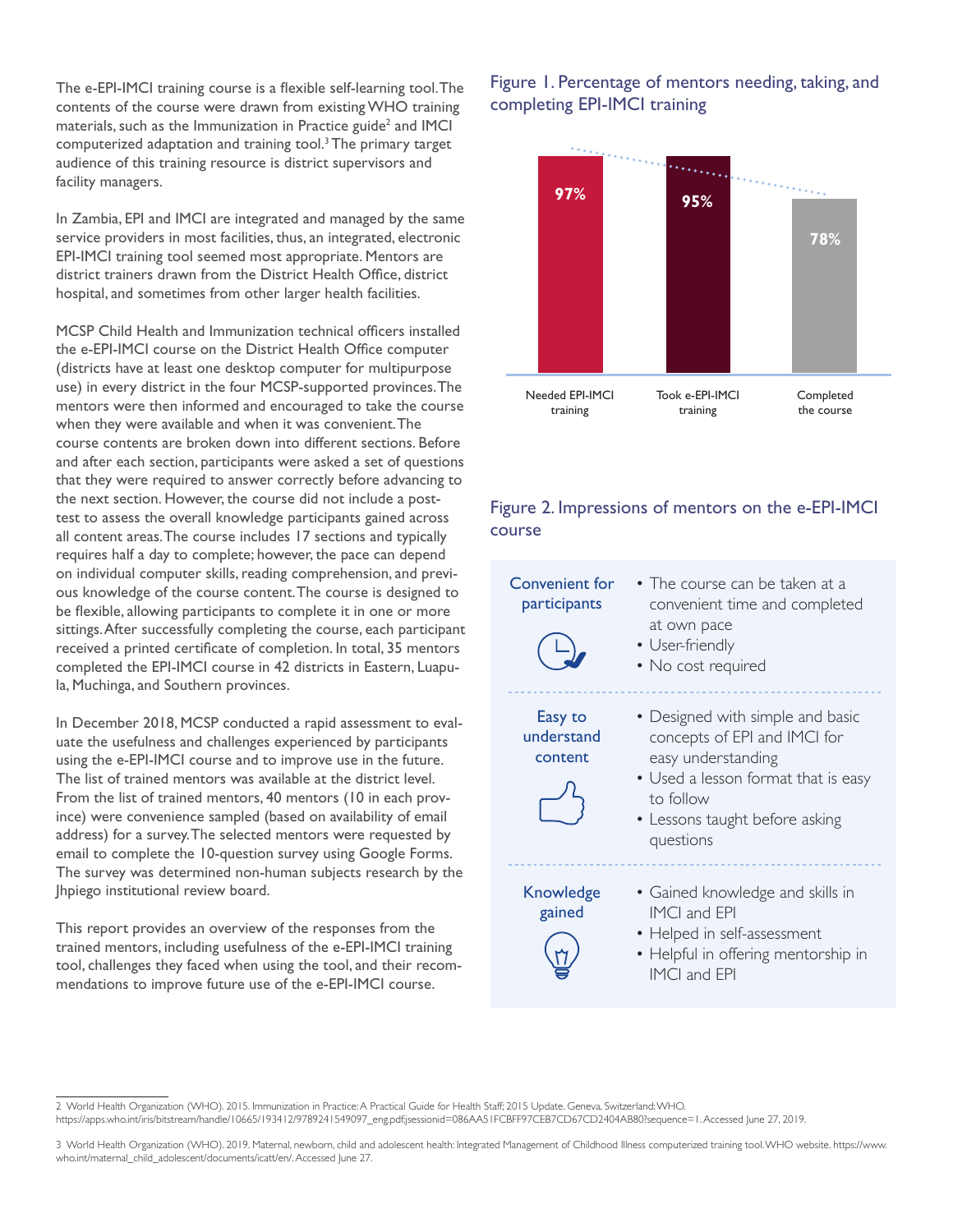"The e-EPI-IMCI course has helped me in my mentorship because the health facility staff used to ask questions like,'Should we open a vial of vaccine if there is only one child to vaccinate at the outreach session?' I have learnt a lot of things and the training also reminded me things I forgot.Thanks for arranging for the training."

—Mentor trained using the e-EPI-IMCI course

I

### Figure 3. Common challenges mentors encountered while taking the e-EPI-IMCI Course



#### **RESULTS**

#### **Participation in the e-EPI-IMCI Course**

Thirty-seven out of 40 mentors (93%) completed the survey. Out of the 37 mentors, 36 (97%) indicated they needed the e-EPI-IMCI course because they had not received any previous training on EPI or IMCI and were not prepared to mentor health workers on these topics. Thirty-five (95%) of them undertook the e-EPI-IMCI training course and 29 (78%) printed a certifcate after completion of the course (Figure 1).Twenty-eight of the 35 mentors (85%) who completed the e-training course thought that the knowledge they gained was adequate for mentoring facility-based health workers. Five of the 35 mentors (14%) who completed the course thought it was inadequate, citing reasons such as lack of practical training and lack of early child development content in the IMCI portion of the module.

#### **Common Impressions after Taking the e-EPI-IMCI Course**

The most common impressions from mentors after taking the e-EPI-IMCI course can be categorized into three groups: convenient for participants, easy to understand content, and knowledge gained. More detailed responses from mentors are summarized in Figure 2.

#### **Challenges after Taking the e-EPI-IMCI Course**

While mentors noted that the course design was convenient, the content was easy to understand, and they found it useful in building their own knowledge in both EPI and IMCI, they also noted challenges.These challenges revolved primarily around hardware issues with computers and other equipment, computer illiteracy, and competing priorities. Common challenges faced by mentors are highlighted in Figure 3.

#### **Suggestions to Improve the e-EPI-IMCI Course**

The participants' main suggestions to improve the e-EPI-IMCI training course fell into three categories: course content, computer availability and use, and additional training needed in order to use the tool effectively. Key suggestions for improvements are highlighted in Figure 4.